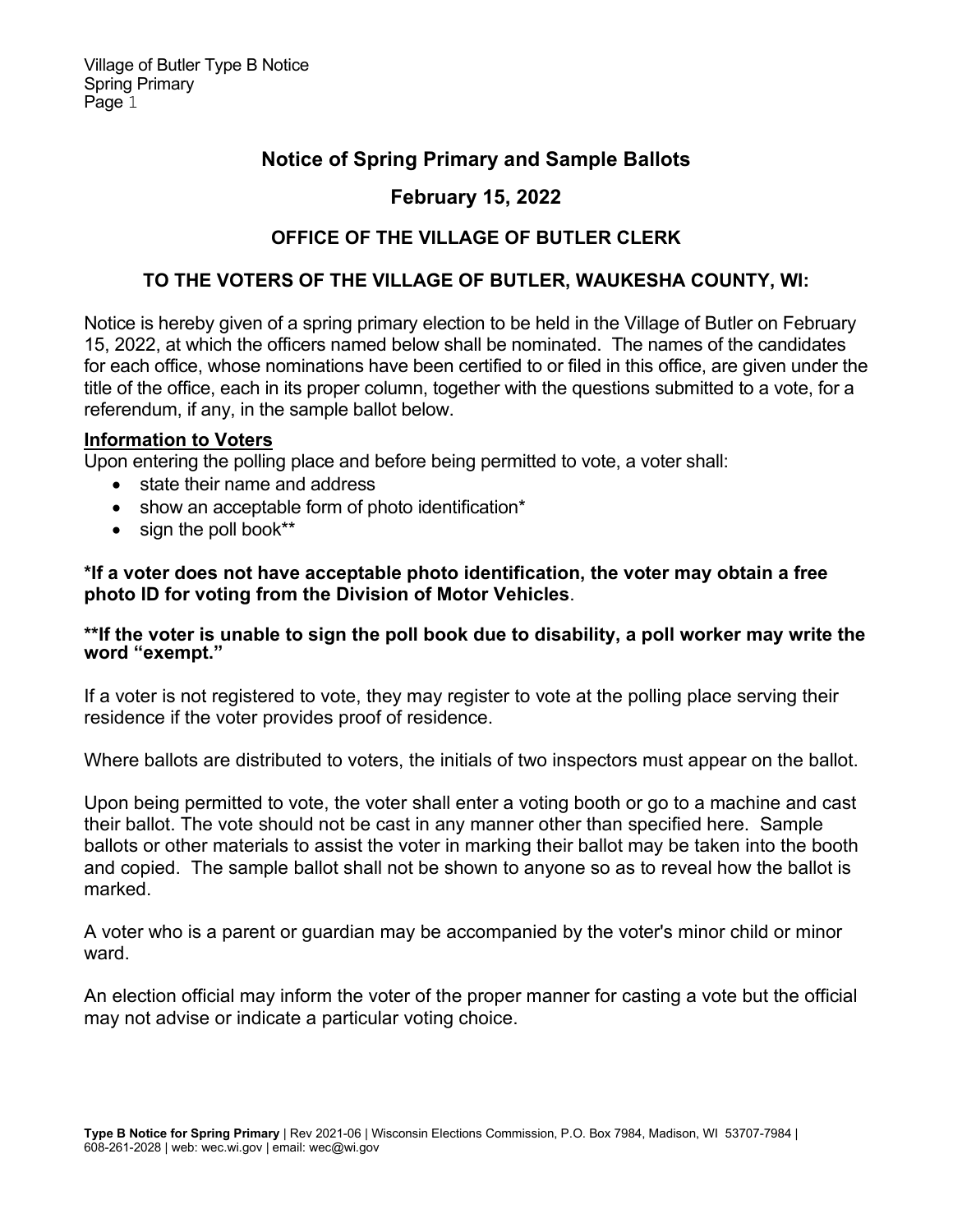## **Assistance for Voting**

A voter may select an individual to assist in casting their vote if the voter declares to the presiding official that they are unable to read, have difficulty reading, writing, or understanding English, or that due to disability are unable to cast their ballot. The selected individual rendering assistance may not be the voter's employer or an agent of that employer or an officer or agent of a labor organization which represents the voter.

## **Where Optical Scan Voting is Used**

The voter shall fill in the oval or connect the arrow next to the name of the candidate of their choice for each office for which he or she intends to vote. To vote for a person whose name does not appear on the ballot, the voter shall write in the name of the person of their choice in the space provided for a write-in vote and fill in the oval or connect the arrow next to the write-in line. On referendum questions, the voter shall fill in the oval or connect the arrow next to "yes" if in favor of the question, or the voter shall fill in the oval or connect the arrow next to "no" if opposed to the question.

When using an electronic ballot marking device *("ExpressVote")* to mark an **optical scan ballot**, the voter shall touch the screen or use the tactile pad to select the name of the candidate of their choice for each office for which they intend to vote. To vote for a person whose name does not appear on the ballot, the voter shall type in the name of the person of their choice in the space provided for a write-in vote. On referendum questions, the voter shall touch the screen or use the tactile pad to select "yes" if in favor of the question, or the voter shall touch the screen or use the tactile pad to select "no" if opposed to the question.

## **Spoiled Ballots**

If a voter spoils an **optical scan** ballot, they shall return it to an election official who shall issue another ballot in its place, but not more than three ballots shall be issued to any one voter. If the ballot has not been initialed by two inspectors or is defective in any other way, the voter shall return it to the election official, who shall issue a proper ballot in its place.

## **After Voting the Ballot**

After an official **optical scan ballot** is marked, it may be inserted in the security sleeve, so the marks do not show. The voter shall insert the ballot in the voting device and discard the sleeve or deliver the ballot to an inspector for deposit. If a central count system is used, the voter shall insert the ballot in the ballot box and discard the sleeve or deliver the ballot to an inspector for deposit. The voter shall leave the polling place promptly.

Please see the attached sample of the official ballot.

Kayla Therpe

(Insert name and title of Clerk making this notice)

**Posted: 02/01/2022 Village Hall, Butler Library, and Post Office**

**Type B Notice for Spring Primary** | Rev 2021-06 | Wisconsin Elections Commission, P.O. Box 7984, Madison, WI 53707-7984 | 608-261-2028 | web: wec.wi.gov | email: wec@wi.gov